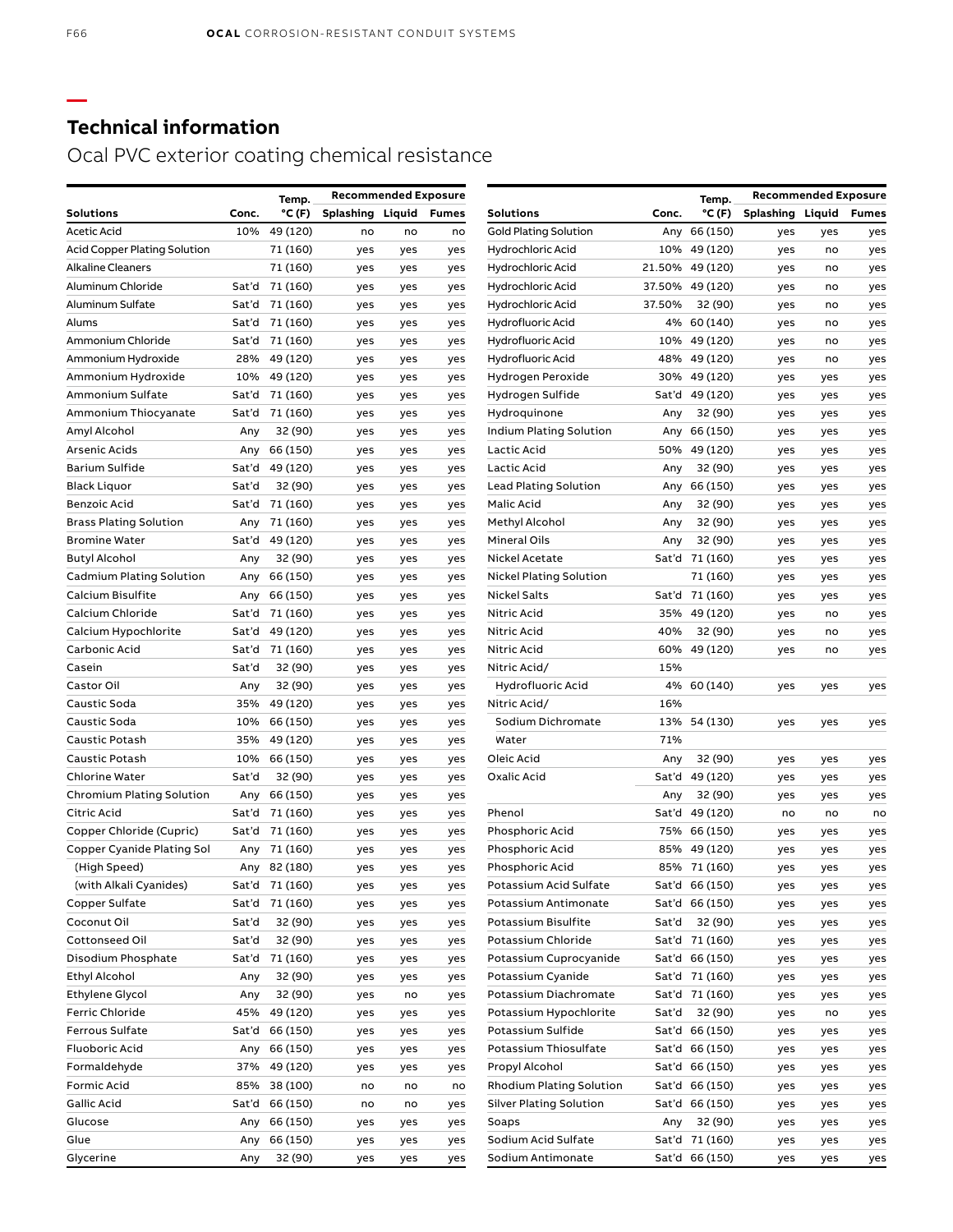**—**

**—**

# Ocal PVC exterior coating chemical resistance (continued)

|                     |       | Temp.    | <b>Recommended Exposure</b> |        |              |         |  |
|---------------------|-------|----------|-----------------------------|--------|--------------|---------|--|
| <b>Solutions</b>    | Conc. | °C (F)   | Splashing                   | Liquid | <b>Fumes</b> | Soluti  |  |
| Sodium Bicarbonate  | Sat'd | 71 (160) | yes                         | yes    | yes          | Sulfuri |  |
| Sodium Bisulfite    | Sat'd | 32 (90)  | yes                         | yes    | yes          | Sulfuri |  |
| Sodium Chloride     | Sat'd | 71 (160) | yes                         | yes    | yes          | Sulfure |  |
| Sodium Cyanide      | Sat'd | 71 (160) | yes                         | yes    | yes          | Sulfure |  |
| Sodium Dichromate   | Sat'd | 71 (160) | yes                         | yes    | yes          | Tannic  |  |
| Sodium Hydroxide    | 10%   | 66 (150) | yes                         | no     | yes          | Tartar  |  |
| Sodium Hydroxide    | 35%   | 49 (120) | yes                         | no     | yes          | Tin Ch  |  |
| Sodium Hydroxide    | 73%   | 71 (160) | no                          | no     | no           | Tin Pla |  |
| Sodium Hypochlorite | Sat'd | 32 (90)  | yes                         | no     | yes          | Trietha |  |
| Sodium Hypochlorite | 15%   | 49 (120) | yes                         | no     | yes          | Trisod  |  |
| Sodium Sulfide      | Sat'd | 66 (150) | yes                         | yes    | yes          | Water   |  |
| Sodium Thiosulfate  | Sat'd | 66 (150) | yes                         | yes    | yes          | White   |  |
| Sulfuric Acid       | 15%   | 49 (120) | yes                         | yes    | yes          | Zinc Pl |  |
| Sulfuric Acid       | 15%   | 71 (160) | yes                         | yes    | yes          | Zinc Sı |  |
| Sulfuric Acid       | 50%   | 49 (120) | yes                         | yes    | yes          |         |  |

|                       |       | Temp.    | <b>Recommended Exposure</b> |        |              |  |  |
|-----------------------|-------|----------|-----------------------------|--------|--------------|--|--|
| <b>Solutions</b>      | Conc. | °C (F)   | Splashing                   | Liguid | <b>Fumes</b> |  |  |
| Sulfuric Acid         | 70%   | 32 (90)  | yes                         | no     | yes          |  |  |
| Sulfuric Acid         | 98%   | 38 (100) | no                          | no     | yes          |  |  |
| Sulfurous Acid        | 2%    | 49 (120) | yes                         | no     | yes          |  |  |
| Sulfurous Acid        | 6%    | 49 (120) | yes                         | no     | yes          |  |  |
| Tannic Acid           | Sat'd | 32 (90)  | yes                         | yes    | yes          |  |  |
| Tartaric Acid         | Sat'd | 32 (90)  | yes                         | yes    | yes          |  |  |
| Tin Chloride Aqueous  | Sat'd | 66 (150) | yes                         | yes    | yes          |  |  |
| Tin Plating Solution  | Sat'd | 66 (150) | ves                         | ves    | yes          |  |  |
| Triethaneolamine      | Sat'd | 66 (150) | yes                         | yes    | yes          |  |  |
| Trisodium Phosphate   | Sat'd | 66 (150) | yes                         | yes    | yes          |  |  |
| Water                 | Sat'd | 71 (160) | ves                         | yes    | yes          |  |  |
| White Liquor          |       | 32 (90)  | yes                         | yes    | yes          |  |  |
| Zinc Plating Solution |       | 71 (160) | yes                         | yes    | yes          |  |  |
| Zinc Sulfate          | Sat'd | 71 (160) | ves                         | yes    | yes          |  |  |

# Ocal urethane interior coating chemical resistance

|                                     |       | Temp.            | <b>Recommended Exposure</b> |     |              |                                  |        | Temp.   | <b>Recommended Exposure</b> |     |              |
|-------------------------------------|-------|------------------|-----------------------------|-----|--------------|----------------------------------|--------|---------|-----------------------------|-----|--------------|
| <b>Solutions</b>                    | Conc. | $^{\circ}$ C (F) | Splashing Liquid            |     | <b>Fumes</b> | <b>Solutions</b>                 | Conc.  | °C(F)   | Splashing Liquid            |     | <b>Fumes</b> |
| Acetic Acid                         | 10%   | 24 (75)          | yes                         | no  | yes          | Caustic Potash                   | 35%    | 24 (75) | yes                         | no  | yes          |
| <b>Acid Copper Plating Solution</b> | Any   | 24 (75)          | ves                         | no  | yes          | Caustic Potash                   | 10%    | 24 (75) | yes                         | no  | yes          |
| <b>Alkaline Cleaners</b>            | Any   | 24 (75)          | yes                         | no  | yes          | Chlorine Water                   | Sat'd  | 24 (75) | yes                         | no  | yes          |
| Aluminum Chloride                   | Sat'd | 24 (75)          | yes                         | no  | yes          | <b>Chromium Plating Solution</b> | Any    | 24 (75) | yes                         | no  | yes          |
| Aluminum Sulfate                    | Sat'd | 24 (75)          | yes                         | no  | yes          | Citric Acid                      | Sat'd  | 24 (75) | yes                         | no  | yes          |
| Alums                               | Sat'd | 24 (75)          | yes                         | no  | yes          | Copper Chloride (Cupric)         | Sat'd  | 24 (75) | yes                         | no  | yes          |
| Ammonium Chloride                   | Sat'd | 24 (75)          | yes                         | no  | yes          | Copper Cyanide Plating Sol       | Any    | 24 (75) | yes                         | no  | yes          |
| Ammonium Hydroxide                  | 28%   | 24 (75)          | ves                         | no  | yes          | (High Speed)                     | Any    | 24 (75) | yes                         | no  | yes          |
| Ammonium Hydroxide                  | 10%   | 24 (75)          | yes                         | no  | yes          | (with Alkali Cyanides)           | Sat'd  | 24 (75) | yes                         | no  | yes          |
| Ammonium Sulfate                    | Sat'd | 24 (75)          | yes                         | no  | yes          | Copper Sulfate                   | Sat'd  | 24 (75) | yes                         | no  | yes          |
| Ammonium Thiocyanate                | Sat'd | 24 (75)          | ves                         | no  | yes          | Coconut Oil                      | Sat'd  | 24 (75) | yes                         | yes | yes          |
| Amyl Alcohol                        | Any   | 24 (75)          | yes                         | yes | yes          | Cottonseed Oil                   | Sat'd  | 24 (75) | yes                         | yes | yes          |
| Arsenic Acids                       | Any   | 24 (75)          | yes                         | no  | yes          | Disodium Phosphate               | Sat'd  | 24 (75) | yes                         | no  | yes          |
| <b>Barium Sulfide</b>               | Sat'd | 24 (75)          | yes                         | no  | yes          | <b>Ethyl Alcohol</b>             | Any    | 24 (75) | yes                         | no  | yes          |
| <b>Black Liquor</b>                 | Sat'd | 24 (75)          | ves                         | no  | yes          | <b>Ethylene Glycol</b>           | Any    | 24 (75) | yes                         | yes | yes          |
| Benzoic Acid                        | Sat'd | 24 (75)          | yes                         | no  | yes          | Ferric Chloride                  | 45%    | 24 (75) | yes                         | no  | yes          |
| <b>Brass Plating Solution</b>       | Any   | 24 (75)          | yes                         | no  | yes          | <b>Ferrous Sulfate</b>           | Sat'd  | 24 (75) | yes                         | no  | yes          |
| <b>Bromine Water</b>                | Sat'd | 24 (75)          | yes                         | no  | yes          | Fluoboric Acid                   | Any    | 24 (75) | yes                         | no  | yes          |
| <b>Butyl Alcohol</b>                | Any   | 24 (75)          | yes                         | no  | yes          | Formaldehyde                     | 37%    | 24 (75) | yes                         | no  | yes          |
| <b>Cadmium Plating Solution</b>     | Any   | 24 (75)          | yes                         | no  | yes          | <b>Formic Acid</b>               | 85%    | 24 (75) | yes                         | no  | yes          |
| Calcium Bisulfite                   | Any   | 24 (75)          | yes                         | no  | yes          | <b>Gallic Acid</b>               | Sat'd  | 24 (75) | yes                         | no  | yes          |
| Calcium Chloride                    | Sat'd | 24 (75)          | ves                         | no  | yes          | Glucose                          | Any    | 24 (75) | yes                         | yes | yes          |
| Calcium Hypochlorite                | Sat'd | 24 (75)          | yes                         | no  | yes          | Glue                             | Any    | 24 (75) | yes                         | no  | yes          |
| Carbonic Acid                       | Sat'd | 24 (75)          | yes                         | no  | yes          | Glycerine                        | Any    | 24 (75) | yes                         | yes | yes          |
| Casein                              | Sat'd | 24 (75)          | yes                         | no  | yes          | <b>Gold Plating Solution</b>     | Any    | 24 (75) | yes                         | no  | yes          |
| Castor Oil                          | Any   | 24 (75)          | yes                         | yes | yes          | Hydrochloric Acid                | 10%    | 24 (75) | yes                         | no  | yes          |
| Caustic Soda                        | 35%   | 24 (75)          | ves                         | no  | yes          | Hydrochloric Acid                | 21.50% | 24 (75) | yes                         | no  | yes          |
| Caustic Soda                        | 10%   | 24 (75)          | yes                         | no  | yes          | Hydrochloric Acid                | 37.50% | 24 (75) | yes                         | no  | yes          |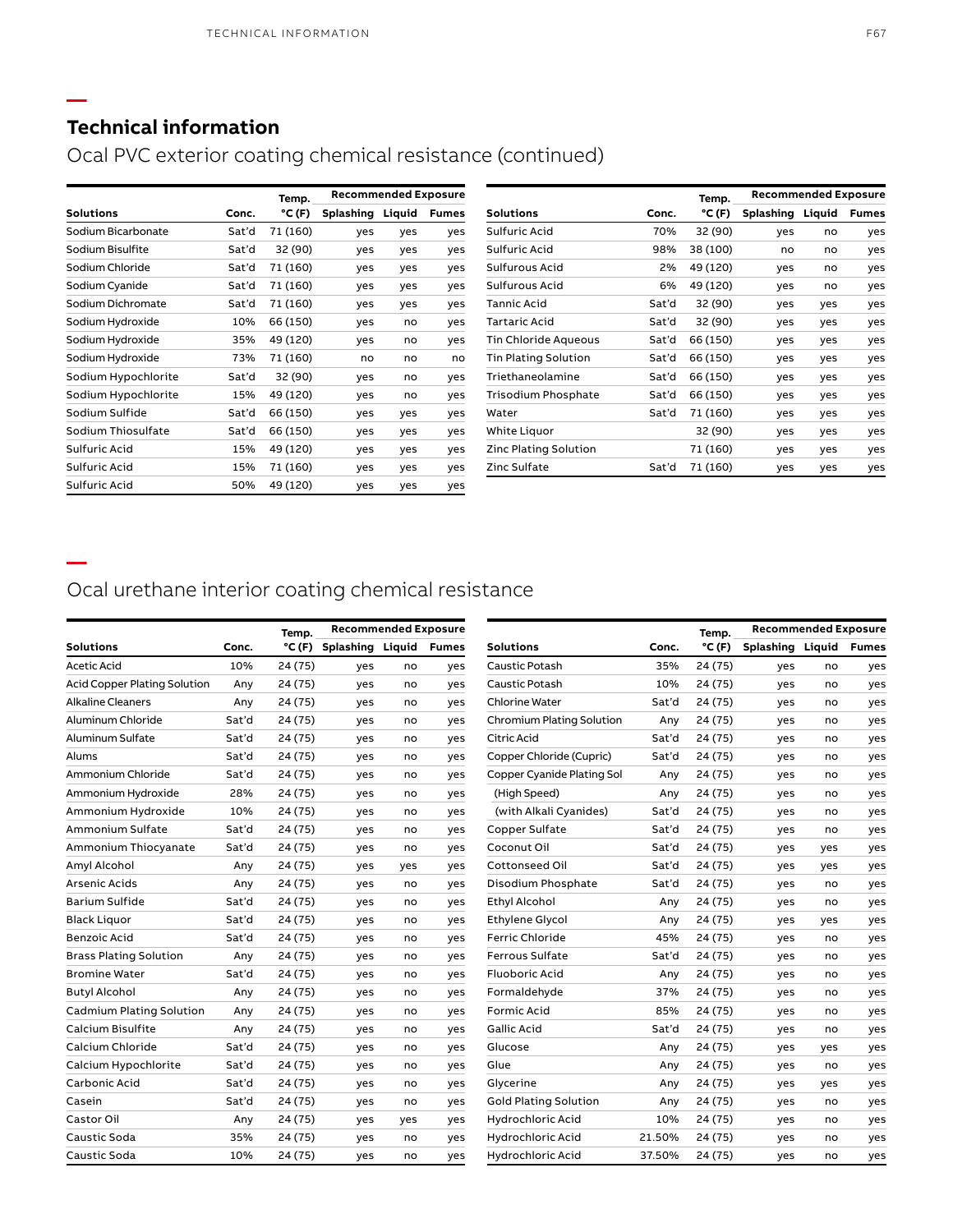Ocal urethane interior coating chemical resistance (continued)

|                                |       | Temp.   | <b>Recommended Exposure</b>   |     |     |                                |       | Temp.   | <b>Recommended Exposure</b>   |    |     |
|--------------------------------|-------|---------|-------------------------------|-----|-----|--------------------------------|-------|---------|-------------------------------|----|-----|
| <b>Solutions</b>               | Conc. |         | °C (F) Splashing Liquid Fumes |     |     | <b>Solutions</b>               | Conc. |         | °C (F) Splashing Liquid Fumes |    |     |
| Hydrofluoric Acid              | 4.00% | 24 (75) | yes                           | no  | yes | Potassium Sulfide              | Sat'd | 24 (75) | yes                           | no | yes |
| Hydrofluoric Acid              | 10%   | 24 (75) | yes                           | no  | yes | Potassium Thiosulfate          | Sat'd | 24 (75) | yes                           | no | yes |
| Hydrofluoric Acid              | 48%   | 24 (75) | yes                           | no  | yes | Propyl Alcohol                 | Sat'd | 24 (75) | yes                           | no | yes |
| Hydrogen Peroxide              | 30%   | 24 (75) | yes                           | no  | yes | <b>Rhodium Plating</b>         |       |         |                               |    |     |
| Hydrogen Sulfide               | Sat'd | 24 (75) | yes                           | no  | yes | Solution                       | Sat'd | 24 (75) | yes                           | no | yes |
| Hydroquinone                   | Any   | 24 (75) | yes                           | no  | yes | <b>Silver Plating Solution</b> | Sat'd | 24 (75) | yes                           | no | yes |
| Indium Plating Solution        | Any   | 24 (75) | yes                           | no  | yes | Soaps                          | Any   | 24 (75) | yes                           | no | yes |
| Lactic Acid                    | 50%   | 24 (75) | yes                           | no  | yes | Sodium Acid Sulfate            | Sat'd | 24 (75) | yes                           | no | yes |
| Lactic Acid                    | Any   | 24 (75) | yes                           | no  | yes | Sodium Antimonate              | Sat'd | 24 (75) | yes                           | no | yes |
| <b>Lead Plating Solution</b>   | Any   | 24 (75) | yes                           | no  | yes | Sodium Bicarbonate             | Sat'd | 24 (75) | yes                           | no | yes |
| Malic Acid                     | Any   | 24 (75) | yes                           | no  | ves | Sodium Bisulfite               | Sat'd | 24 (75) | yes                           | no | yes |
| Methyl Alcohol                 | Any   | 24 (75) | yes                           | no  | yes | Sodium Chloride                | Sat'd | 24 (75) | yes                           | no | yes |
| <b>Mineral Oils</b>            | Any   | 24 (75) | yes                           | yes | yes | Sodium Cyanide                 | Sat'd | 24 (75) | yes                           | no | yes |
| Nickel Acetate                 | Sat'd | 24 (75) | yes                           | no  | yes | Sodium Dichromate              | Sat'd | 24 (75) | yes                           | no | yes |
| <b>Nickel Plating Solution</b> |       | 24 (75) | yes                           | no  | yes | Sodium Hydroxide               | 10%   | 24 (75) | yes                           | no | yes |
| Nickel Salts                   | Sat'd | 24 (75) | yes                           | no  | yes | Sodium Hydroxide               | 35%   | 24 (75) | yes                           | no | yes |
| Nitric Acid                    | 35%   | 24 (75) | yes                           | no  | yes | Sodium Hydroxide               | 73%   | 24 (75) | yes                           | no | yes |
| Nitric Acid                    | 40%   | 24 (75) | yes                           | no  | yes | Sodium Hypochlorite            | Sat'd | 24 (75) | yes                           | no | yes |
| Nitric Acid                    | 60%   | 24 (75) | yes                           | no  | yes | Sodium Hypochlorite            | 15%   | 24 (75) | yes                           | no | yes |
| Nitric Acid/                   | 15%   |         |                               |     |     | Sodium Sulfide                 | Sat'd | 24 (75) | yes                           | no | yes |
| Hydrofluoric Acid              | 4%    | 24 (75) | yes                           | no  | yes | Sodium Thiosulfate             | Sat'd | 24 (75) | yes                           | no | yes |
| Nitric Acid/                   | 16%   |         |                               |     |     | Sulfuric Acid                  | 15%   | 24 (75) | yes                           | no | yes |
| Sodium Dichromate              | 13%   | 24 (75) | yes                           | no  | yes | Sulfuric Acid                  | 50%   | 24 (75) | yes                           | no | yes |
| Water                          | 71%   |         |                               |     |     | Sulfuric Acid                  | 70%   | 24 (75) | yes                           | no | yes |
| Oleic Acid                     | Any   | 24 (75) | yes                           | no  | yes | Sulfuric Acid                  | 98%   | 24 (75) | yes                           | no | yes |
| Oxalic Acid                    | Sat'd | 24 (75) | yes                           | no  | yes | Sulfurous Acid                 | 2%    | 24 (75) | yes                           | no | yes |
|                                | Any   | 24 (75) | yes                           | no  | yes | Sulfurous Acid                 | 6%    | 24 (75) | yes                           | no | yes |
| Phenol                         | Sat'd | 24 (75) | yes                           | no  | yes | Tannic Acid                    | Sat'd | 24 (75) | yes                           | no | yes |
| Phosphoric Acid                | 75%   | 24 (75) | yes                           | no  | yes | <b>Tartaric Acid</b>           | Sat'd | 24 (75) | yes                           | no | yes |
| Phosphoric Acid                | 85%   | 24 (75) | yes                           | no  | yes | <b>Tin Chloride Aqueous</b>    | Sat'd | 24 (75) | yes                           | no | yes |
| Potassium Antimonate           | Sat'd | 24 (75) | yes                           | no  | yes | <b>Tin Plating Solution</b>    | Sat'd | 24 (75) | yes                           | no | yes |
| Potassium Bisulfite            | Sat'd | 24 (75) | yes                           | no  | yes | Triethaneolamine               | Sat'd | 24 (75) | yes                           | no | yes |
| Potassium Chloride             | Sat'd | 24 (75) | yes                           | no  | yes | Trisodium Phosphate            | Sat'd | 24 (75) | yes                           | no | yes |
| Potassium Cuprocyanide Sat'd   |       | 24 (75) | yes                           | no  | yes | Water                          | Sat'd | 24 (75) | yes                           | no | yes |
| Potassium Cyanide              | Sat'd | 24 (75) | yes                           | no  | yes | White Liquor                   |       | 24 (75) | yes                           | no | yes |
| Potassium Diachromate          | Sat'd | 24 (75) | yes                           | no  | yes | <b>Zinc Plating Solution</b>   |       | 24 (75) | yes                           | no | yes |
| Potassium Hypochlorite         | Sat'd | 24 (75) | ves                           | no  | yes | Zinc Sulfate                   | Sat'd | 24 (75) | yes                           | no | yes |

**—**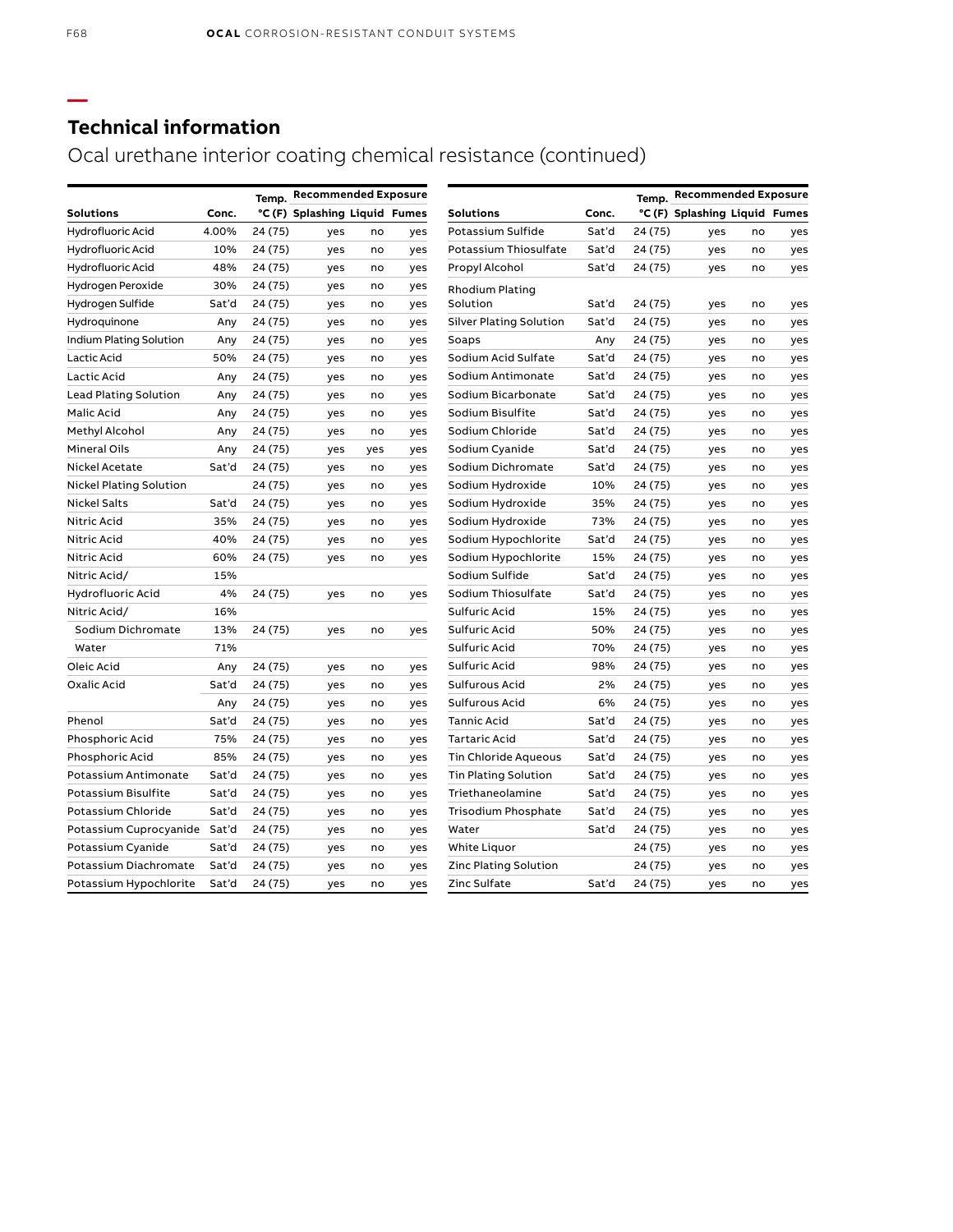**—**

Ocal guide specification:

Section 26 05 33 — Underground ducts and raceways for electrical systems: Conduit systems for use in corrosive environments

## **1.1 Summary**

- A. Section Includes: Furnishing, installation and assembly of PVC-coated electrical rigid metal conduit (ERMC) systems and stainless steel fittings.
- B. Related Sections 1. Section 26 05 29 – Hangers and Supports for Electrical Systems

## **1.2 References**

A. National Electrical Manufacturers Association (NEMA)

- 1. NEMA RN 1: Polyvinyl-Chloride (PVC) Externally Coated Galvanized Rigid Steel Conduit and Intermediate Metal Conduit
- B. National Fire Protection Association (NFPA) 1. NFPA 70: National Electrical Code® (NEC®)
- C. American Society for Testing and Materials (ASTM): 1. ASTM A 239: Standard Practice for Locating the Thinnest Spot in a Zinc (Galvanized) Coating on Iron or Steel Articles
- D. Underwriters Laboratories, Inc. (UL) 1. UL 6: Safety Standard for Rigid Metal Conduit 2. UL 514B: Safety Standard for Fittings for Conduit and Outlet Boxes
- E. American National Standards Institute (ANSI) 1. ANSI C80.1: American National Standard for Rigid Steel Conduit – Zinc Coated
- G. Steel Tube Institute of North America 1. Guidelines for Installing Steel Conduit/Tubing

## **1.3 Submittals**

A. General: Submit in accordance with Section 01 33  $0<sub>0</sub>$ 

- B. Product Data
	- 1. Manufacturer's descriptive literature and product specifications for each product.
	- 2. Manufacturer's installation literature and training guide.
	- 3. Manufacturer's product drawings, when applicable.

## **1.4 Quality Assurance**

- A. Manufacturer Qualifications: Products shall be free of defects in material and workmanship.
- B. Installer Qualifications: Installer shall be trained and certified based on the acceptable manufacturer's listed requirements.

# Part 1 – General Part 2 – Products

## **2.1 General**

A. Furnish PVC-coated ERMC of size as indicated. If not indicated, the smallest trade size shall be 3⁄4 in. (19.05 mm) The PVC-coated ERMC system shall include necessary PVC-coated fittings, boxes and covers to form a complete encapsulated system.

## **2.2 Manufacturers**

- A. Acceptable Manufacturers: ABB Corporation; 8155 T & B Blvd., Memphis, TN 38125. Tel: 901-252-5000. Web: www.tnb.com.
- B. Substitutions: Not permitted.
- C. Requests for substitutions will be considered in accordance with provisions of Section 01 25 00.

## **1.3 Materials/Components**

## **A. Pvc-coated rigid steel conduit**

The PVC-coated rigid steel conduit shall be hot dip galvanized inside and out with hot-dip galvanized threads. The interior galvanizing shall be listed per UL 6. The exterior galvanizing shall be listed per UL 6 as primary corrosion protection. Thread protectors shall be used on the exposed threads of the PVCcoated conduit. PVC-coated ERMC steel conduit shall comply with UL 6, ANSI C80.1 and NEMA RN 1 standards without exception.

The PVC coating, in compliance with NEMA RN 1, shall be nominal 40 mils (0,04 in.) in thickness continuous over the entire length of the conduit except at the threads and be free of blisters, bubbles or pinholes. PVC shall be UL listed as a primary corrosion protection.

A blue urethane coating shall be uniformly and consistently applied to the interior of conduit. This internal coating shall be a nominal 2 mils (0,002 in.) thickness. All male threads on elbows and nipples shall be protected by this same application of urethane coating.

Coated couplings shall be used with coated conduit. The thickness of the coating on couplings shall be at least equal to the thickness of the coating on the conduit. Each coated coupling shall have a flexible PVC sleeve which extends from each end of the coupling and which will overlap the PVC coating on the conduit when the coupling has been installed on the conduit.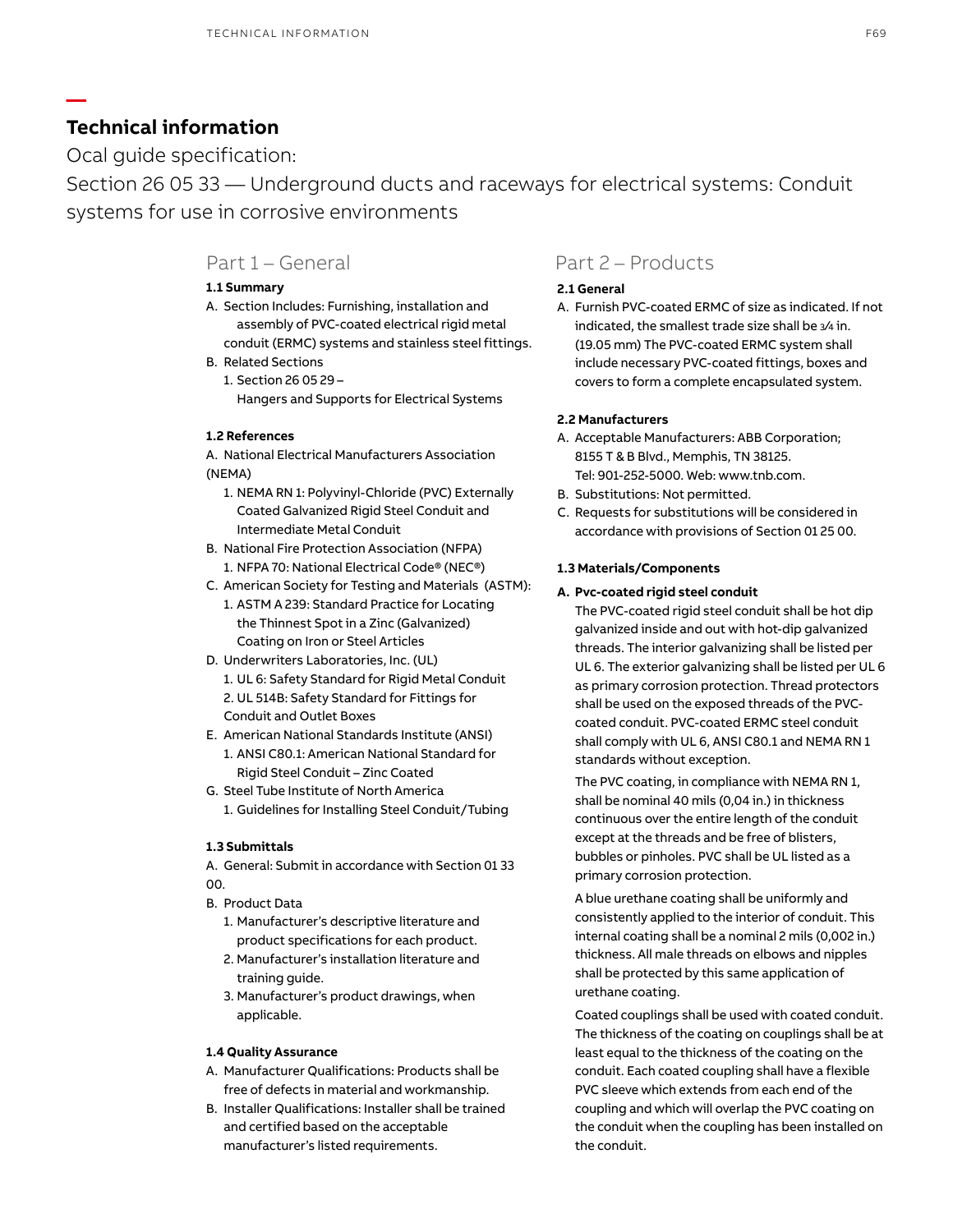Ocal guide specification (continued):

 The length of the sleeve extension(s) shall be at least equivalent to the nominal conduit size for sizes up through 2 in. For sizes 2–6 in., the length of the sleeve extension(s) shall be at least 2 in. The PVC sleeve shall be a nominal thickness of 40 mils in thickness. The inside diameter of the overlapping sleeve shall be less than the outside diameter of the PVC-coated conduit.

The PVC coating, in compliance with NEMA RN 1, shall be nominal 40 mils (0.04 in.)s in thickness continuous over the entire length of the conduit except at the threads and be free of blisters, bubbles or pinholes. PVC shall be UL listed as a primary corrosion protection.

A blue urethane coating shall be uniformly and consistently applied to the interior of conduit. This internal coating shall be a nominal 2 mils (0.002 in.) thickness. All male threads on elbows and nipples shall be protected by this same application of urethane coating.

Coated couplings shall be used with coated conduit. The thickness of the coating on couplings shall be at least equal to the thickness of the coating on the conduit. Each coated coupling shall have a flexible PVC sleeve which extends from each end of the coupling and which will overlap the PVC coating on the conduit when the coupling has been installed on the conduit.

#### **B. PVC-coated rigid steel conduit**

The PVC-coated ERMC aluminum conduit prior to coating shall be UL listed. The exterior of the conduit shall have a PVC coating of a minimum thickness of nominal 40 mils (0.04 in.).

A blue urethane coating shall be uniformly and consistently applied to the interior of conduit. This internal coating shall be a nominal 2 mils (0.002 in.) thickness. All male threads on elbows and nipples shall be protected by this same application of urethane coating.

Coated couplings shall be used with coated conduit. The thickness of the coating on couplings shall be at least equal to the thickness of the coating on the conduit. Each coated coupling shall have a flexible PVC sleeve which extends from each end of the coupling and which will overlap the PVC coating on the conduit when

the coupling has been installed on the conduit. The length of the sleeve extension(s) shall be at least equivalent conduit size for sizes up through 2 in. For sizes 2–6 in., the length of the sleeve extension(s) shall be at least 2 in. The PVC sleeve shall be a nominal thickness of 40 mils (0.04 in.) in thickness. The inside diameter of the overlapping sleeve shall be less than the outside diameter of the PVC-coated conduit.

#### **C. PVC-coated ordinary location fittings**

PVC-coated ferrous and aluminum fittings for general service and corrosive locations must be UL listed. The PVC coating shall be minimum 40 mils in thickness and be free of blisters, bubbles or pinholes. Female threads on fittings shall be protected by application of urethane coating.

All female ends of PVC-coated conduit fittings shall have a flexible PVC sleeve which extends from the female ends of the fitting and which will overlap the PVC coating on the conduit when the fitting has been installed on the conduit. The length of the sleeve extension(s) shall be at least equivalent to the nominal conduit size for sizes up through 2 in. For sizes 2–6 in., the length of the sleeve extension(s) shall be at least 2 in. The PVC sleeve shall be a nominal thickness of 40 mils (0.04 in.) in thickness. The inside diameter of the overlapping sleeve shall be less than the outside diameter of the PVC-coated conduit.

1. The PVC coating on all form 8 covers shall form a gasketlike flange of at least 5⁄16 in. wide and minimum 40 mils (0.04 in.) covering the top of the fitting around the opening and the bottom of the cover/matting with the flange of the fitting. A blue urethane coating shall be uniformly and consistently applied to the interior, exterior and threads of all conduit bodies, including but not limited to form 8 and form 7 conduit bodies. This coating shall be a nominal 2 mils thickness. Stainless steel encapsulated screws shall be Supplied with all form 7 and form 8 fittings.

**—**